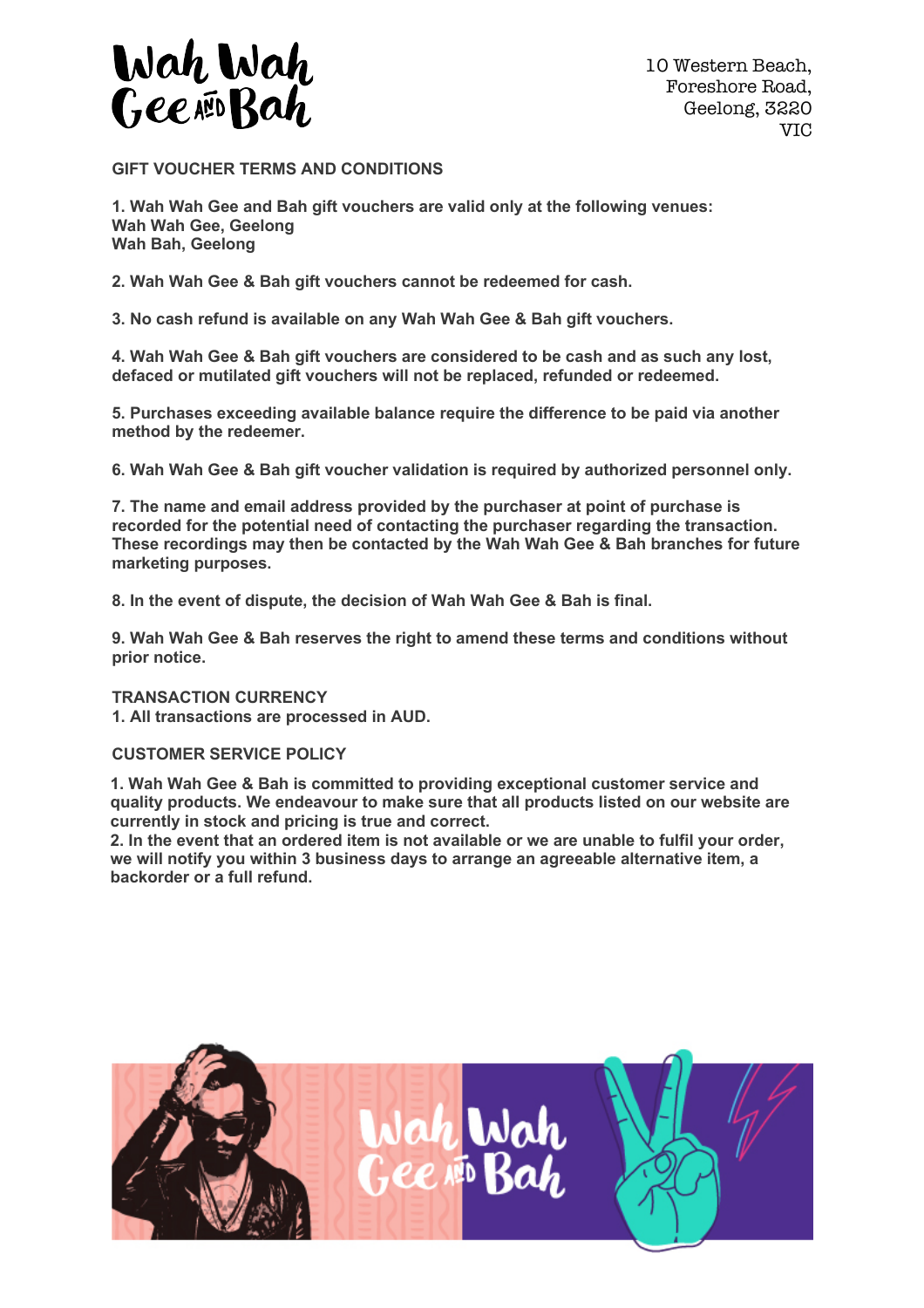

10 Western Beach, Foreshore Road, Geelong, 3220 VIC

# **REFUND POLICY**

**1. Please choose carefully. We do not give refunds if you simply change your mind or make a wrong decision. The only circumstances allowing a refund or exchange are if the goods are faulty, have been wrongly described or are different to the product purchased on the website.**

## **SECURITY POLICY**

**1. When purchasing from Wah Wah Gee & Bah, your financial details are passed through a secure server. More information and security**

**guarantee: https://www.braintreegateway.com/merchants/jnwf7s8r9xfvnb8q/verified. If you have any questions regarding our security policy, please contact us.**

#### **WEBSITE TERMS OF USE**

**1. Any use of the websites hosted by the following domains (Wah Wah Gee & Bah) signifies your agreement to the Terms of Use / Disclaimer: www.wahwahgee.com.au www.wahbah.com.au**

## **DISCLAIMER**

**1. We endeavour to keep all information contained on the Wah Wah Gee & Bah websites up-to-date. However, prices, listings, articles and other information are subject to change and are for informational purposes only. Wah Wah Gee & Bah assumes no responsibility for errors or omissions noted on the aforementioned websites. Please verify all information via email or by telephone.**

## **TRADEMARKS**

**1. Publications, products, company names, content, graphical elements or services referenced used herein or on the site are exclusive trademarks of their respective owners, and any use of trademarks is strictly prohibited without the expressed permission of their owners.**

#### **LINKS TO THIRD PARTY WEBSITES**

**1. Wah Wah Gee & Bah websites may contain hyperlinks to websites operated by parties other than those within Wah Wah Gee & Bah. Wah Wah Gee & Bah does not control such websites and is not responsible for their content. Inclusion of hyperlinks to such websites does not imply any endorsement of the material on such websites or any association with their operators.**

#### **LIMITATION OF LIABILITY**

**1. Neither Wah Wah Gee & Bah nor any of its directors, employees or other representatives, or the developer, Internet Service Provider or carrier of the website, will be liable for damages arising from or in connection with the use of Wah Wah Gee & Bah websites. This is a comprehensive limitation of liability that applies to all damages of any kind, including (without limitation) compensatory, direct, indirect or consequential damages, loss of data, income or profit, loss of or damage to property and claims of third parties.**